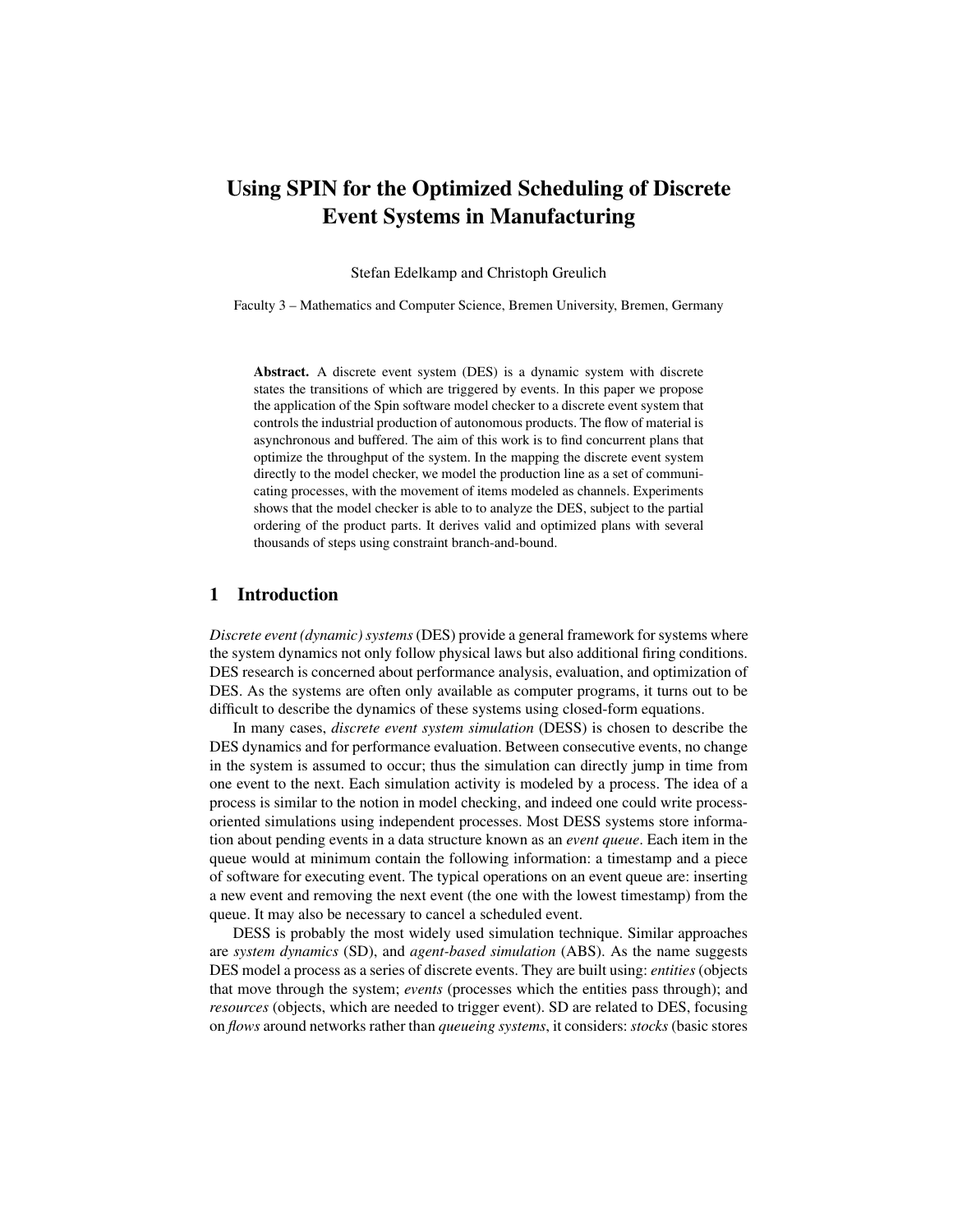of objects); *flows* (movement of objects between different stocks in the system); *delays* (between the measuring and then acting on that measurement). ABS is a relatively new technique in OR and consists of: *autonomous agents* (self-directed objects which move about the system) and *rules*(which the agents follow to achieve their objectives). Agents move about the system interacting with each other and the environment. ABS are used to model situations in which the entities have some form of *intelligence*.

Earlier simulation software was efficient but platform-dependent, due to the need for stack manipulation. Modern software systems, however, support lightweight processes or threads. By the growing amount of non-determinism, however, DESS encounters its limits to optimize the concurrent acting of individual processes.

With the advances in technology, more and more complex systems were built, e.g., transportation networks, communication and computer networks, manufacturing lines. In these systems, the main dynamic mechanism in task succession stems from synchronization and competition in the use of common resources, which requires a policy to arbitrate conflicts and define priorities, all kinds of problems generally referred to under the generic terminology of *scheduling*. This type of dynamics hardly can be captured by differential equations or by their discrete time analogues. This is certainly the reason why those systems, which are nevertheless true dynamic systems, have long been disregarded by formal method experts and have been rather considered by operations researchers and specialists of manufacturing with no strong connections with system theory. The dynamics are made up of *events*, which may have a continuous evolution imposed by some called software once they start, but this is not what one is mainly interested in: the primary focus is on the beginning and the end of such events, since ends can cause new beginnings. Hence, the word *discrete* includes *time* and *state*.

In this paper, we utilize the state-of-the-art model checker Spin [25] as a performance analysis and optimization tool, together with its input language Promela to express the flow production of goods. There are several twists needed to adapt *Spin* to the optimization of DES(S) that are uncovered in the sequel of the text. Our running case study is the *Z2*, a physical monorail system for the assembling of tail-lights. Unlike most production systems, Z2 employs agent technology to represent autonomous products and assembly stations. The techniques developed, however, will be applicable to most flow production systems. We formalize the production floor as a system of communicating processes and apply *Spin* for analyzing its behavior. Using optimization mechanisms implemented on top of Spin, additional to the verification of the correctness of the model, we exploit its exploration process for optimization of the production.

For the *optimization via model checking* we use many new language features from the latest version of the Spin model checker including loops and native c-code verification. The optimization approach originally invented for Spin was designed for state space trees [37, 36], while the proposed approach also supports state space graphs. Scheduling via model checking has been pioneered by Mahler [1, 7] and Wijs [40].

The paper is structured as follows. First, we introduce discrete event simulation and industrial (flow) production. Then, we review related work including scheduling via model checking. Next, we introduce the industrial case study, and its modeling as well as its simulation as a DES. The simulator is used to measure the increments of the cost function to be optimized. Afterwards, we turn to the intricacies of the Promela model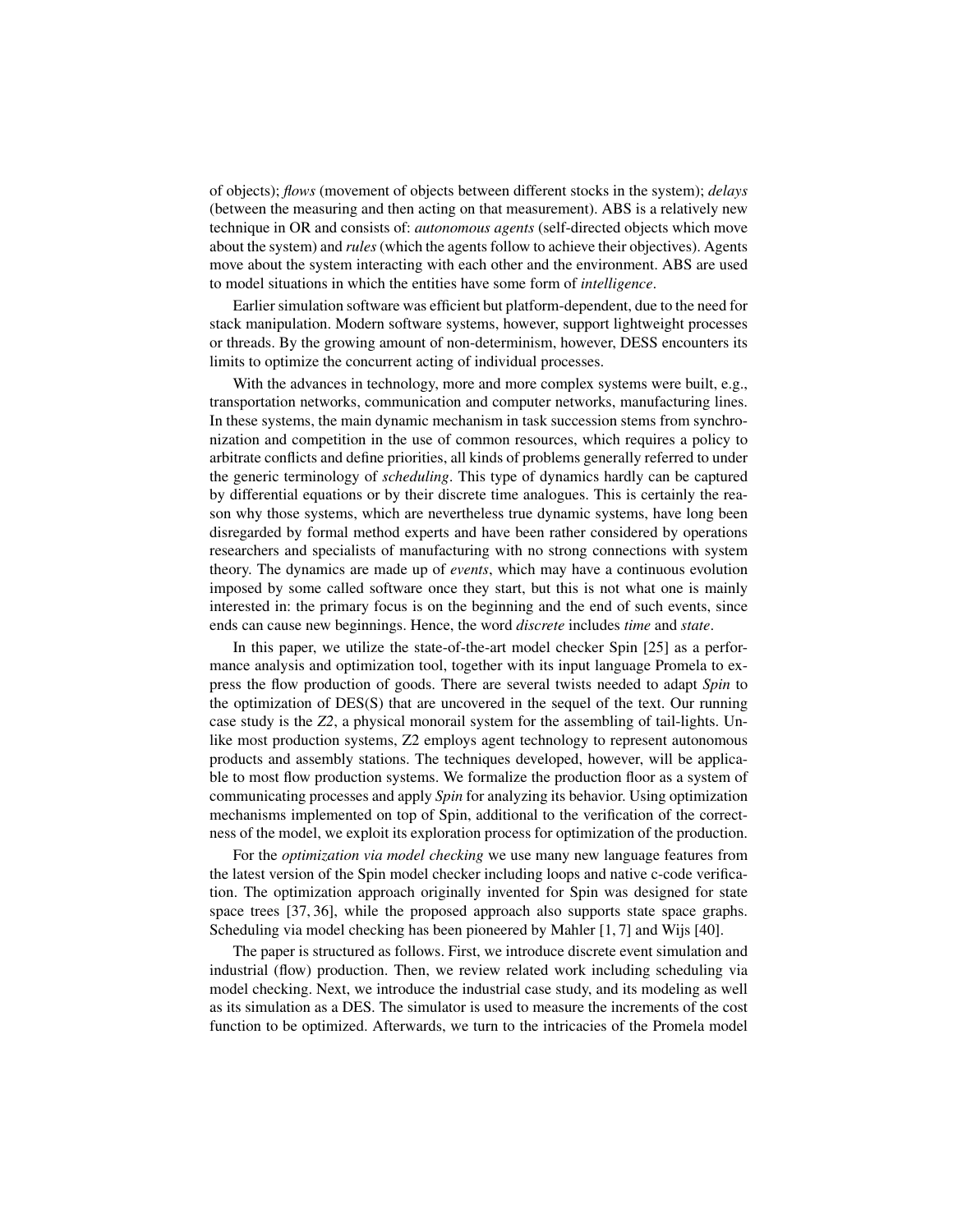specification, to the parameterization of SPIN, as well as to the novel branch-and-bound optimization scheme. In the experiments, we study the effectiveness of the approach.

# 2 Preliminaries

#### 2.1 Discrete Event Simulation

An *entity* is an object of interest in the system, and an *attribute* is a (relevant) property of an entity. Attributes are *state variables*, while *activities* form part of the *model specification* and *delays* form part of the simulation result. The *(system) state* is a variable needed to describe the state (e.g., length of a queue), which is aimed to be complete and minimal at any point in time. The occurrence of a *primary event* (e.g. arrival) is scheduled at a certain time, while a *secondary event* (e.g. queueing) is triggered by a certain condition becoming true. An *event* is an occurrence which is instantaneous may change the state of the system. The *(future) event list PQ* controls the simulation: it contains all future events that are scheduled, and is ordered by increasing time of events. Operations on the *PQ* are: *insert* an event into *PQ* (at an appropriate position!), *remove* first event from *PQ* for processing, and *delete* an event from *PQ*. Thus, *PQ* is a priorty queue. As operations must be performed efficiently, the common implementation of an event queue is a (binary) *heap*. With such a data structure, access to the next event requires  $O(1)$  time, while inserting/deleting an event requires  $O(\log(n))$  time, where *n* is the number of events currently in the queue. Depending on the implementation (e.g., Fibonacci heaps), there are other trade-offs, with constant-time insertion and  $O(log(n))$ (amortized) deletion. The generic DES simulation algorithm looks as follows:

- 1. IF (*PQ* empty) THEN exit
- 2. remove & process 1st primary event *e* from *PQ*
- 3. IF (conditional event *e'* enabled) THEN remove & process *e'*, goto 3. ELSE goto 1.

We assume exact timing, i.e., deterministic time. However, by different choices points for generating successor events, the simulated DES itself is non-deterministic. Events inserted with priority *t* are generally assumed to remain unchanged until deletion at time *t*.

### 2.2 Flow Manufacturing

*Flow manufacturing systems* are DES installed for products that are produced in high quantities. By optimizing the flow of production, manufacturers hope to speed up production at a lower cost, and in a more environmentally sound way. In manufacturing practice there are not only series flow lines (with stations arranged one behind the other), but also more complex networks of stations at which assembly operations are performed (assembly lines). The considerable difference from flow lines, which can be analyzed by known methods, is that a number of required components are brought together to form a single unit for further processing at the assembly stations. An assembly operation can begin only if all required parts are available.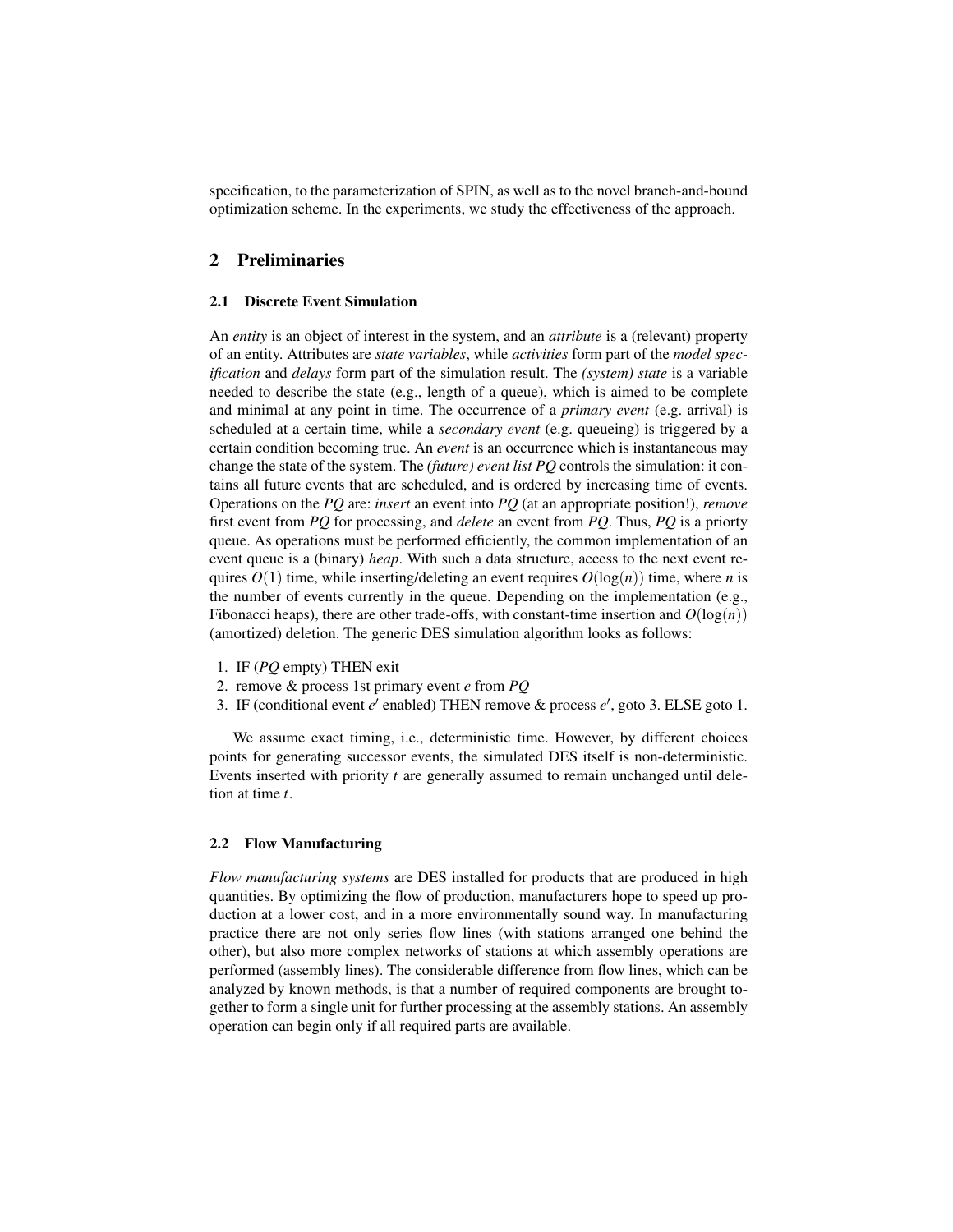*Performance analysis* of flow manufacturing systems is generally needed during the planning phase regarding the system design, when the decision for a concrete configuration of such a system has to be made. The planning problem arises, e.g., with the introduction of a new model or the installation of a new manufacturing plant. Because of the investments involved, an optimization problem arises. The expenditure for new machines, for buffer or handling equipment, and the holding costs for the expected work-in-process face revenues from sold products. The performance of a concrete configuration is characterized by the throughput, i.e., the number of items that are produced per time unit. Other performance measures are the expected work in process or the idle times of machines or workers.

We consider *assembly-line networks with stations*, which are represented as a directed graph. Between any two successive nodes in the network, we assume a buffer of finite capacity. In the buffers between stations and other network elements, work pieces are stored, waiting for service. At assembly stations, service is given to work pieces. Travel time is measured and overall time is to be optimized.

In a general notation of flow manufacturing, system progress is non-deterministic and asynchronous, while the progress of time is monitored.

Definition 1 (Flow Manufacturing System). *A* flow manufacturing system *is a tuple*  $F = (A, E, G, \prec, S, Q)$  *where* 

- *A is a set of all possible assembling actions*
- $− P$  is a set of n products; each  $P_i ∈ P$ ,  $i ∈ \{1, ..., n\}$ , is a set of assembling actions, *i.e.,*  $P_i$  ⊂ *A*
- $-G = (V, E, w, s, t)$  *is a graph with start node s, goal node t, and weight function*  $w: E \to \mathbb{R}_{\geq 0}$
- ≺ = (≺1,...,≺*n*) *is a vector of assembling plans with each* ≺*<sup>i</sup>* ⊆ *A* × *A, i* ∈ {1,...,*n*}*, being a partial order*
- $-$  *S* ⊆ *E is the set of assembling stations induced by a labeling*  $\rho$  : *E*  $\rightarrow$  *A* ∪ {**0**}*, i.e.,*  $S = \{e \in E \mid \rho(e) \neq \emptyset\}$
- $-$  *Q* is a set of (FIFO) queues of finite size  $|Q| < \infty$  together with a labeling  $\Psi : E \to Q$

Products  $P_i$ ,  $i \in \{1, \ldots, n\}$ , travel through the network *G*, meeting their assembling plans/order  $\prec_i \subseteq A \times A$  of the assembling actions *A*. For defining the cost function we use the set of predecessor edges  $Pred(e) = \{e' = (u, v) \in E \mid e = (v, w)\}.$ 

**Definition 2 (Run, Plan, and Path).** Let  $F = (A, E, G, \prec, S, Q)$  be a flow manufac*turing system. A* run π *is a schedule of triples* (*e<sup>j</sup>* ,,*t<sup>j</sup>* ,*lj*) *of edges e <sup>j</sup> , queue insertion*  $\mathit{positions}\ l_j\$  and execution time-stamp  $t_j,\,j\in\{1,\ldots,n\}.$  The set of all runs is denoted as Π*. The run partitions into a set of n* plans π*<sup>i</sup>* = (*e*1,*t*1,*l*1),...,(*em*,*tm*,*lm*)*, one for each product P<sup>i</sup> , i* ∈ {1,...,*n*}*. Each plan* π*<sup>i</sup> corresponds to a* path*, starting at the initial node s and terminating at goal node t in G.*

The objective in a flow manufacturing system can be formally described as follows.

Definition 3 (Product Objective, Travel and Waiting Time). *The* objective *for product i is to minimize*

 $\max_{1 \le i \le n} \text{wait}(\pi_i) + \text{time}(\pi_i),$ 

*over all possible paths with initial node s and goal node t, where*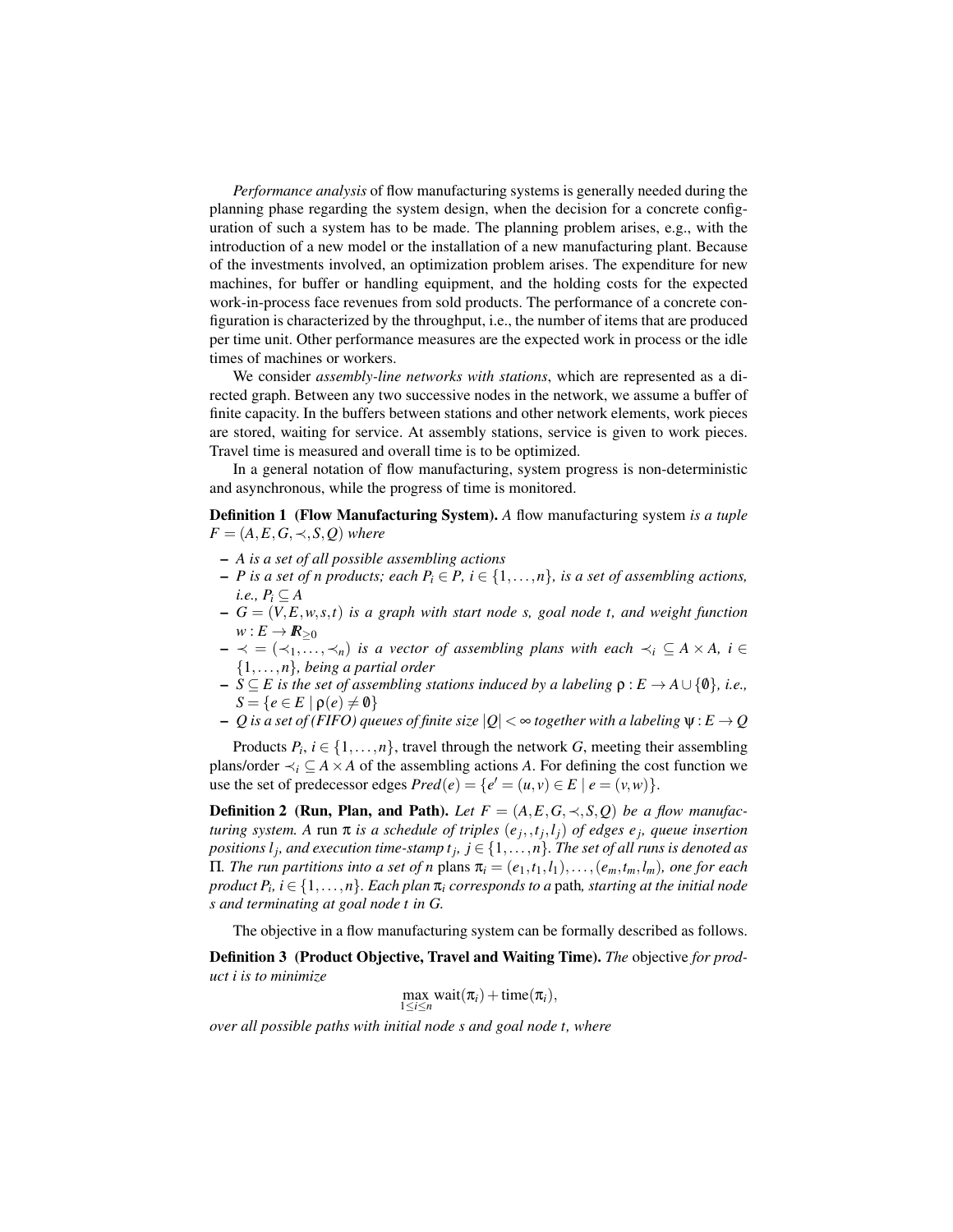- $-$  time( $\pi$ <sub>*i*</sub>) *is the* travel time *of product*  $P$ *<sub><i>i*</sub></sub>, defined as the sum of edge costs time( $\pi$ <sup>*i*</sup>) =  $\sum_{e \in \pi_i} w(e)$ *, and*
- $\bullet$  wait(π*i*) *the* waiting time, *defined as* wait(π*i*) =  $\sum_{(e,t,l),(e',t',l') \in π_i,e' \in Pred(e)} t (t' +$  $w(e')$ ).

**Definition 4** (Overall Objective). With  $cost(\pi_i) = wait(\pi_i) + time(\pi_i)$ , as overall objective function *we have*  $\min_{\pi \in \Pi} \max_{1 \le i \le n} cost(\pi_i)$ 

$$
= \min_{\pi \in \Pi} \max_{1 \le i \le n} \sum_{e \in \pi_i} w(e)
$$
  
+ 
$$
\sum_{(e,t,l),(e',t',l') \in \pi_i, e' \in Pred(e)} t - (t' + w(e'))
$$
  
= 
$$
\min_{\pi \in \Pi} \max_{1 \le i \le n, (e,t,l) \in \pi_i} t + w(e)
$$

*subject to the side constraints that*

- $-$  *time stamps on all runs*  $\pi_i = (e_1, t_1, l_1) \dots (e_m, t_m, l_m)$ ,  $i \in \{1, \dots, n\}$  *are monotonically increasing, i.e.,*  $t_l \leq t_k$  *for all*  $1 \leq l < k \leq m$ .
- *after assembling all products are complete, i.e., all assembling actions have been executed, so that for all*  $i \in \{1, ..., n\}$  *we have*  $P_i = \cup_{(e_j, t_j, l_j) \in \pi_i} \{ \rho(e_j) \}$
- $\tau$  *the order of assembling product*  $P_i$  *on path*  $\pi_i = (e_1, t_1, l_1) \dots (e_m, t_m, l_m)$ ,  $i \in \{1, \dots, n\}$ , *is preserved, i.e., for all*  $(a, a') \in \prec_i$  *and*  $a = \rho(e_j)$ ,  $a' = \rho(e_k)$  *we have*  $j < k$ ,
- $-$  *all insertions to queues respect their sizes, i.e., for all*  $\pi_i = (e_1, t_1, l_1) \dots (e_m, t_m, l_m)$ ,  $i \in \{1, ..., n\}$ *, we have that*  $0 \leq l_i < |\psi(e_i)|$ *.*

# 3 Related Work

One of the most interesting problems in manufacturing is *job shop scheduling* [3]. When solving the scheduling problem, a set of *n* jobs has to be assigned to a set of *m* machines. Consequently, the total number of possible solutions is  $(n!)^m$ . The problem complexity grows when the number of required ressources increases, e.g. by adding specific tools or operators to run machines. For an additional set *k* of necessary ressources, the number of possible solution increases to ((*n*!) *m*) *k* [38]. In the related *flow shop scheduling* problem, a fixed sequence of tasks forms a job [17]. It is applicable to optimize the so called *makespan* on assembly lines.

Flow line analysis is a more complex setting, often done with queuing theory [33, 8]. Pioneering work in analyzing assembly queuing systems with synchronization constraints analyzes assembly-like queues with unlimited buffer capacities [22]. It shows that the time an item has to wait for synchronization may grow without bound, while limitation of the number of items in the system works as a control mechanism and ensures stability. Work on assembly-like queues with finite buffers all assume exponential service times [4, 30, 26]. A rare example of model checking flow production are timed automata that were used for simulating material flow in agricultural production [23].

Since the origin of the term artificial intelligence, the automated generation of plans for a given task has been seen as an integral part of problem solving in a computer. In *action planning* [35], we are confronted with the descriptions of the initial state, the goal (states) and the available actions. Based on these we want to find a plan containing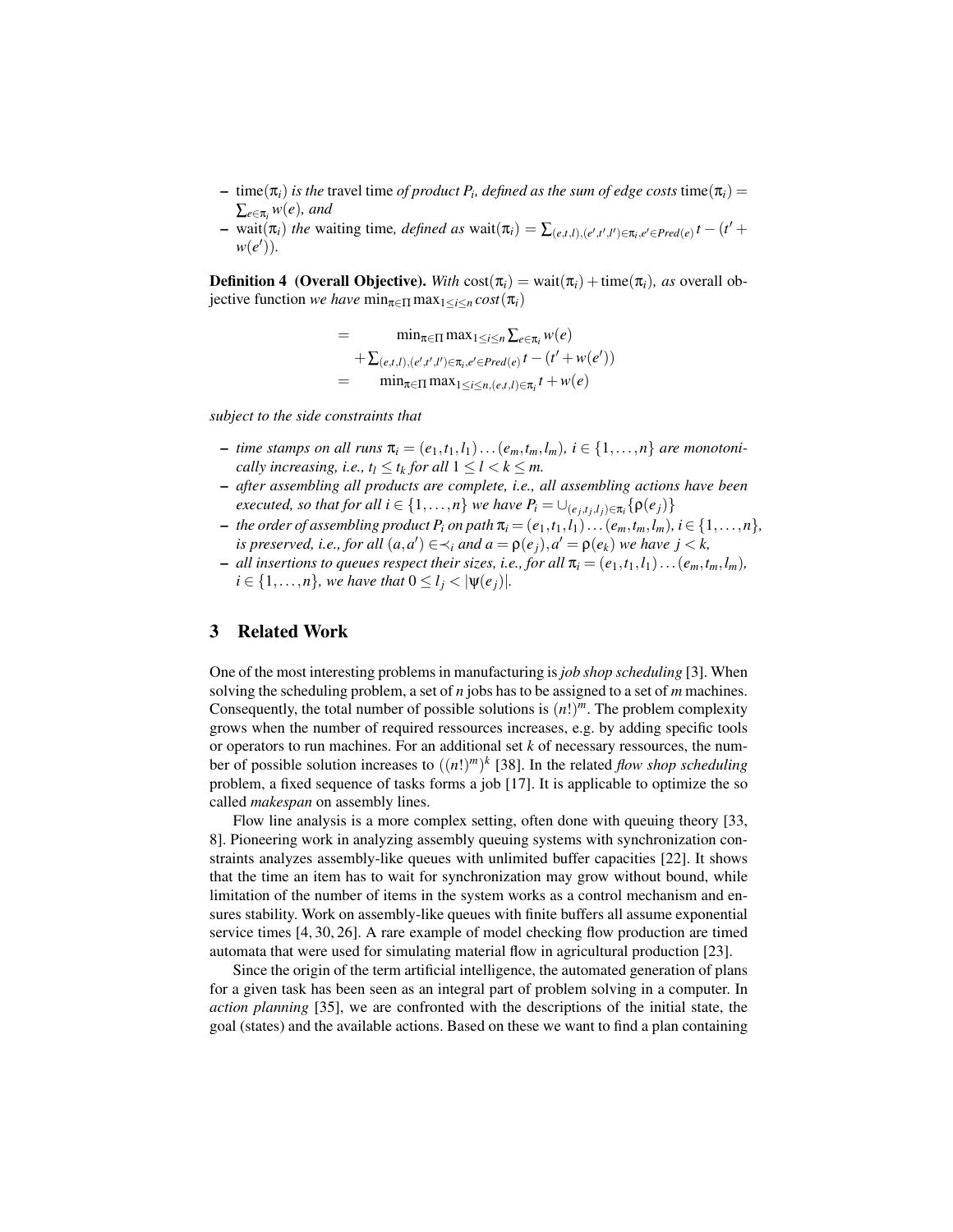as few actions as possible (in case of unit-cost actions, or if no costs are specified at all) or with the lowest possible total cost (in case of general action costs).

The process of fully-automated property validation and correctness verification is referred to as *model checking* [11]. Given a formal model of a system *M* and a property specification  $\phi$  in some form of temporal logic like LTL [18], the task is to validate, whether or not the specification is satisfied in the model,  $M = \phi$ . If not, a model checker usually returns a counterexample trace as a witness for the falsification of the property.

Planning and model checking have much in common [19, 9]. Both rely on the exploration of a potentially large state space of system states. Usually, model checkers only search for the existence of specification errors in the model, while planners search for a short path from the initial state to one of the goal states. Nonetheless, there is rising interest in planners that prove insolvability [24], and in model checkers to produce minimal counterexamples [15].

In terms of leveraging state space search, over the last decades there has been much cross-fertilization between the fields. For example, based on Satplan [28] *bounded model checkers* exploit SAT and SMT representations [5, 2] of the system to be verified, while *directed model checkers* [13, 29] exploit panning heuristics to improve the exploration for falsification; partial-order reduction [39, 20] and symmetry detection [16, 32] limit the number of successor states, while symbolic planners [10, 27, 14] apply functional data structures like BDDs to represent sets of states succinctly.

## 4 Case Study

We consider the simulation of the real-world *Z2* production floor unit [34]. The Z2 unit consists of six workstations where human workers assemble parts of automotive tail-lights. The system allows production of certain product variations and reacts dynamically to any change in the current order situation, e.g., a decrease or an increase in the number of orders of a certain variant. As individual production steps are performed at the different stations, all stations are interconnected by a monorail transport system. The structure of the transport system is shown in Fig. 1. On the rails, autonomously moving shuttles carry the products from one station to another, depending on the products' requirements. The monorail system has multiple switches which allow the shuttles to enter, leave or pass workstations and the central hubs. The goods transported by the shuttles are also autonomous, which means that each product decides on its own which variant to become and which station to visit. This way, a decentralized control of the production system is possible.

The modular system consists of six different workstations, each is operated manually by a human worker and dedicated to one specific production step. Different parts can be used to assemble different variants of the tail-lights. At the first station, the basic metal-cast parts enter the monorail on a dedicated shuttle. The monorail connects all stations, each station is assigned to one specific task, such as adding bulbs or electronics. Each tail-light is transported from station to station until it is assembled completely. In the DESS implementation of the Z2 system, every assembly station, every monorail shuttle and every product is represented by a software process. Even the RFID read-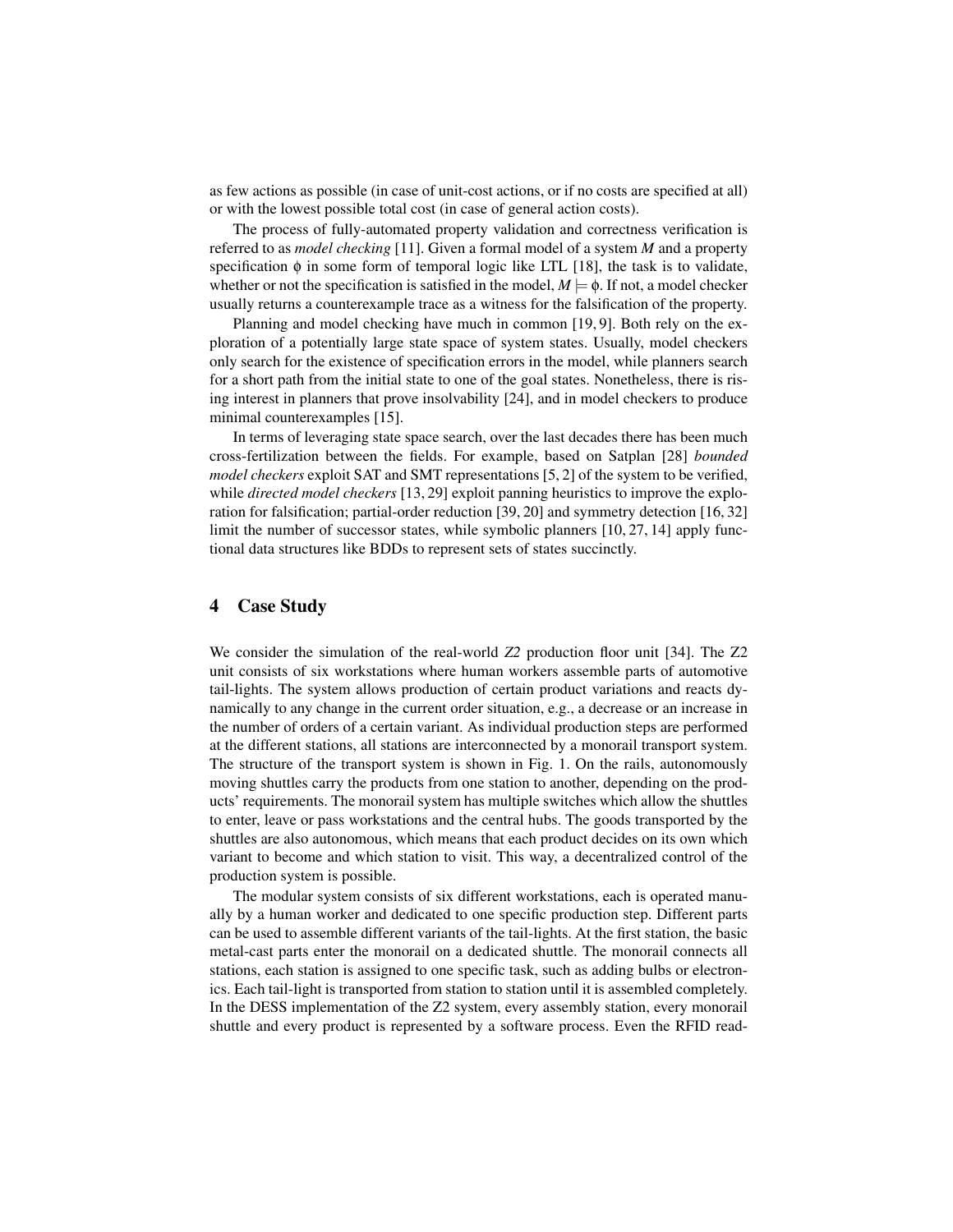

Fig. 1: Assembly scenario for tail-lights.

ers which keep track of product positions are represented by software processes, which decide when a shuttle may pass or stop.

Most processes in this DESS resemble simple reflex methods. These processes just react to requests or events which were caused by other processes or the human workers involved in the manufacturing process. In contrast, the processes which represent products are actively working towards their individual goal of becoming a complete tail-light and reaching the storage station. In order to complete its task, each product has to reach sub-goals which may change during production as the order situation may change. The number of possible actions is limited by sub-goals which already have been reached, since every possible production step has individual preconditions.

The product processes constantly request updates regarding queue lengths at the various stations and the overall order situation. The information is used to compute the utility of the expected outcome of every action. High utility is given when an action leads to fulfillment of an outstanding order and takes as little time as possible. Time, in this case, is spent either on actions, such as moving along the railway or beeing processed, or on waiting in line at a station or a switch.

The Z2 DES was developed strictly for the purpose of controlling the Z2 monorail hardware setup. Nonetheless, due to its hardware abstraction layer [34], the Z2 DES can be adapted into other hardware or software environments. By replacing the hardware with other processes and adapting the monorail infrastructure into a directed graph, the Z2 DES has been transferred to a DESS [21]. Such an environment, which treats the original Z2 modules like black boxes, can easily be hosted by a DESS. Experiments showed how close the simulated and the real-world scenarios match.

For this study, we provided the model with timers to measure the time taken between two graph nodes. Since the hardware includes many RFID readers along the monorail, which all are represented by an agent and a node within the simulation, we simplified the graph and kept only three types of nodes: switches, production station entrances and production station exits. The resulting abstract model of the system is a weighted graph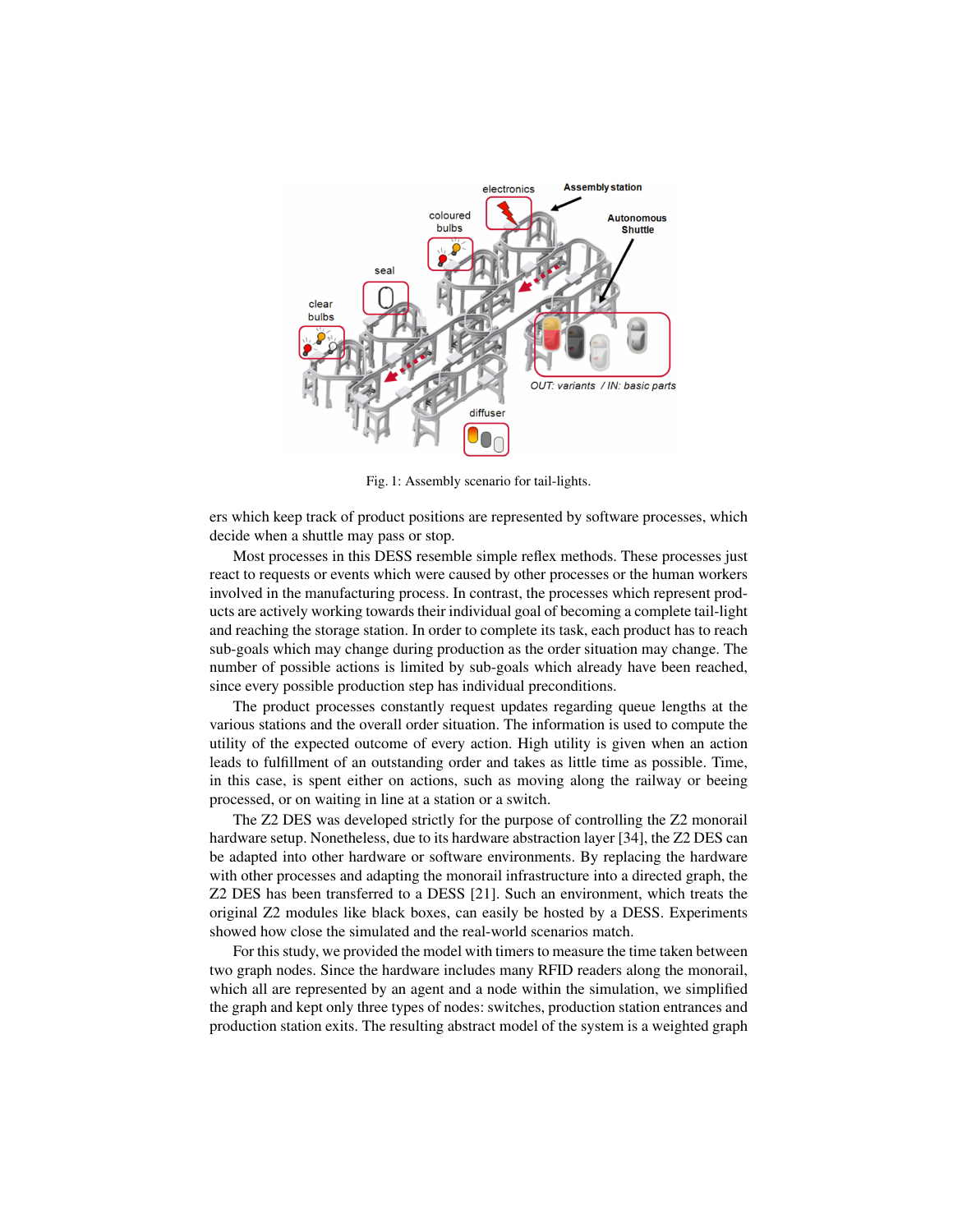

Fig. 2: Weighted graph model of the assembly scenario.

(see Fig. 2), where the weight of an edge denotes the traveling/processing time of the shuttle between two respective nodes.

# 5 Promela Specification

Promela is the input language of the model checker Spin<sup>1</sup>, the ACM-awarded popular open-source software verification tool, designed for the formal verification of multithreaded software applications, and used by thousands of people worldwide. Promela defines asynchronously running communicating processes, which are compiled to finite state machines. It has a c-like syntax, and supports bounded channels for sending and receiving messages.

Channels in Promela follow the FIFO principle. Therefore, they implicitly maintain order of incoming messages and can be limited to a certain buffer size. Consequently, we are able to map edges to communication channels. Unlike the original Z2 MAS, the products are not considered to be decision making entities within our Promela model. Instead, the products are represented by messages which are passed along the *node processes*, which resemble switches, station entrances and exits.

Unlike the original DESS, the Promela model is designed to apply a branch-andbound optimization to evaluate the optimal throughput of the original system. Instead of local decision making, the various processes have certain nondeterministic options of handling incoming messages, each leading to a different system state. The model checker systematically computes these states and memorizes paths to desirable outcomes when it ends up in a final state. As mentioned before, decreasing production time for a given number of products increases the utility of the final state.

We derive a Promela model of the Z2 as follows. First, we define global setting on the number of stations and number of switches. We also define the data type storing the

<sup>1</sup> http://spinroot.com/spin/whatispin.html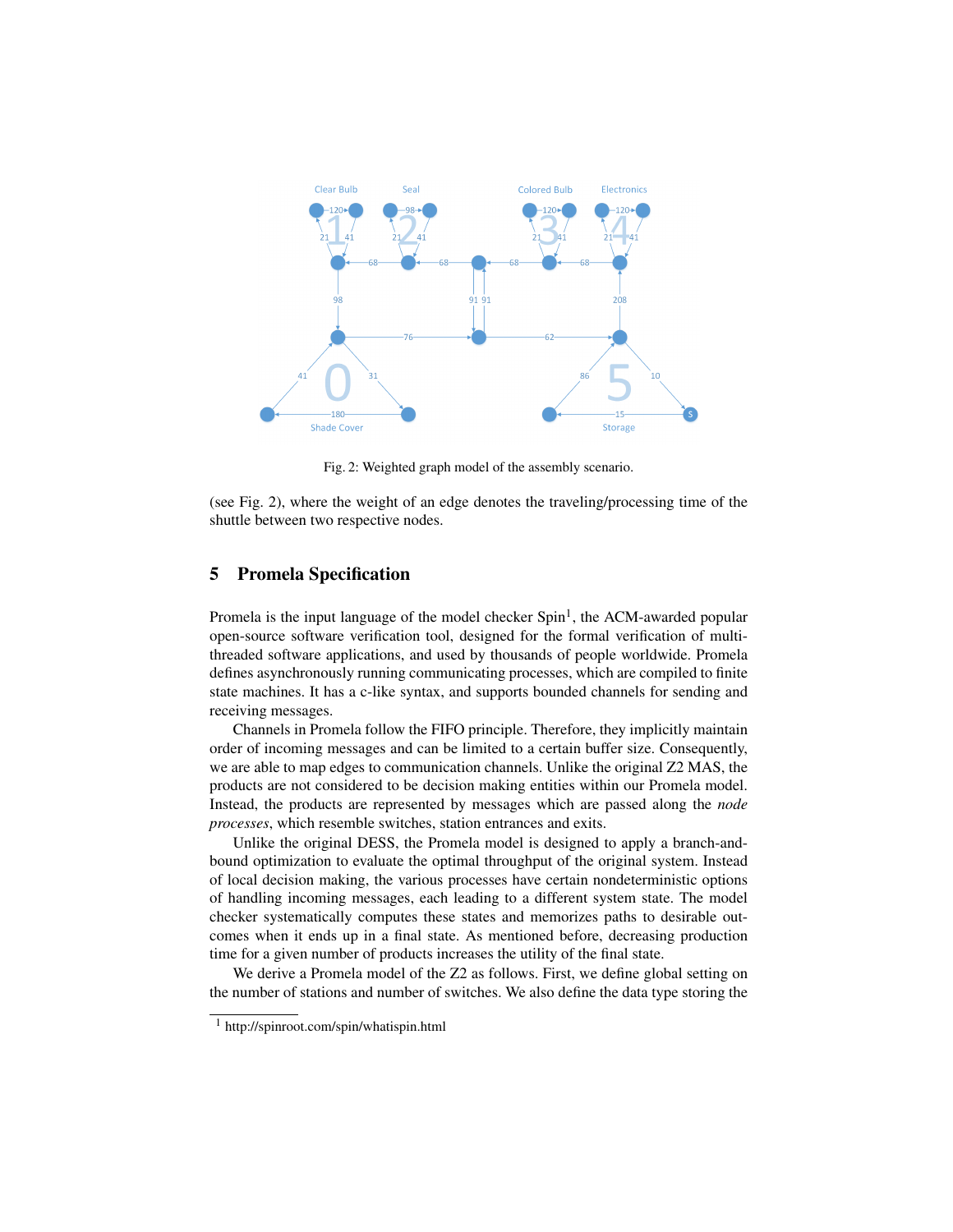index of the shuttle/product to be byte. In the model, switches are realized as processes and edges between the units by the following channels.

```
chan entrance_to_exit[STATIONS] = [1] of {shuttle};
chan exit_to_switch[STATIONS] = [BUFFERSIZE] of {shuttle};
chan switch_to_switch[SWITCHES] = [BUFFERSIZE] of {shuttle};
chan switch_to_entrance[STATIONS] = [BUFFERSIZE] of {shuttle};
```
As global variables, we have bit-vectors for marking the different assemblies.

```
bit metalcast[SHUTTLES]; bit electronics[SHUTTLES];
bit bulb[SHUTTLES]; bit seal[SHUTTLES]; bit cover[SHUTTLES];
```
Additionally, we have a bit-vector that denotes when a shuttle with a fully assembled item has finally arrived at its goal location. A second bit-vector is used to set for each shuttle whether it has to acquire a colored or a clear bulb.

bit goals[SHUTTLES]; bit color[SHUTTLES];

A switch is a process that controls the flow of the shuttles. In the model, a nondeterministic choice is added to either enter the station or to continue traveling onwards on the cycle. Three of four switching options are made available, as immediate reentering a station from its exit is prohibited.

```
proctype Switch(byte in; byte out; byte station) {
 shuttle s:
 do
 :: exit to switch[station]?s; switch to switch[out]!s;
 :: switch_to_switch[in]?s; switch_to_switch[out]!s;
 :: switch_to_switch[in]?s; switch_to_entrance[station]!s;
 od
}
```
The entrance of a manufacturing station takes the item from the according switch and moves it to the exit. It also controls that the manufacturing complies with the capability of the station.

First, the assembling of product parts is different at each station, in the stations 1 and 3 we have the insertion of bulbs (station 1 provides colored bulbs, station 3 provides clear bulbs), station 2 assembles the seal, station 4 the electronics and station 0 the cover. Station 5 is the storage station where empty metal casts are placed on the monorail shuttles and finished products are removed to be taken into storage. Secondly, there is a partial order of the respective product parts to allow flexible processing and a better optimization based on the current load of the ongoing production.

```
proctype Entrance(byte station) {
```
}

```
shuttle s:
do
:: switch_to_entrance[station]?s;
    entrance_to_exit[station]!s
    if
    :: (station == 4) \rightarrow electronics[s] = 1;
    :: (station == 3 \& !color[s]) -> bulb[s] = 1;
    :: (station == 2) -> seal[s] = 1;
    :: (station == 1 \& color[s]) -> bulb[s] = 1;
    :: (station == 0 && seal[s] && bulb[s] && electronics[s])-> cover[s] = 1;
    :: (station == 5 && cover[s]) -> goals[s] = 1;
    :: else
    fi
od
```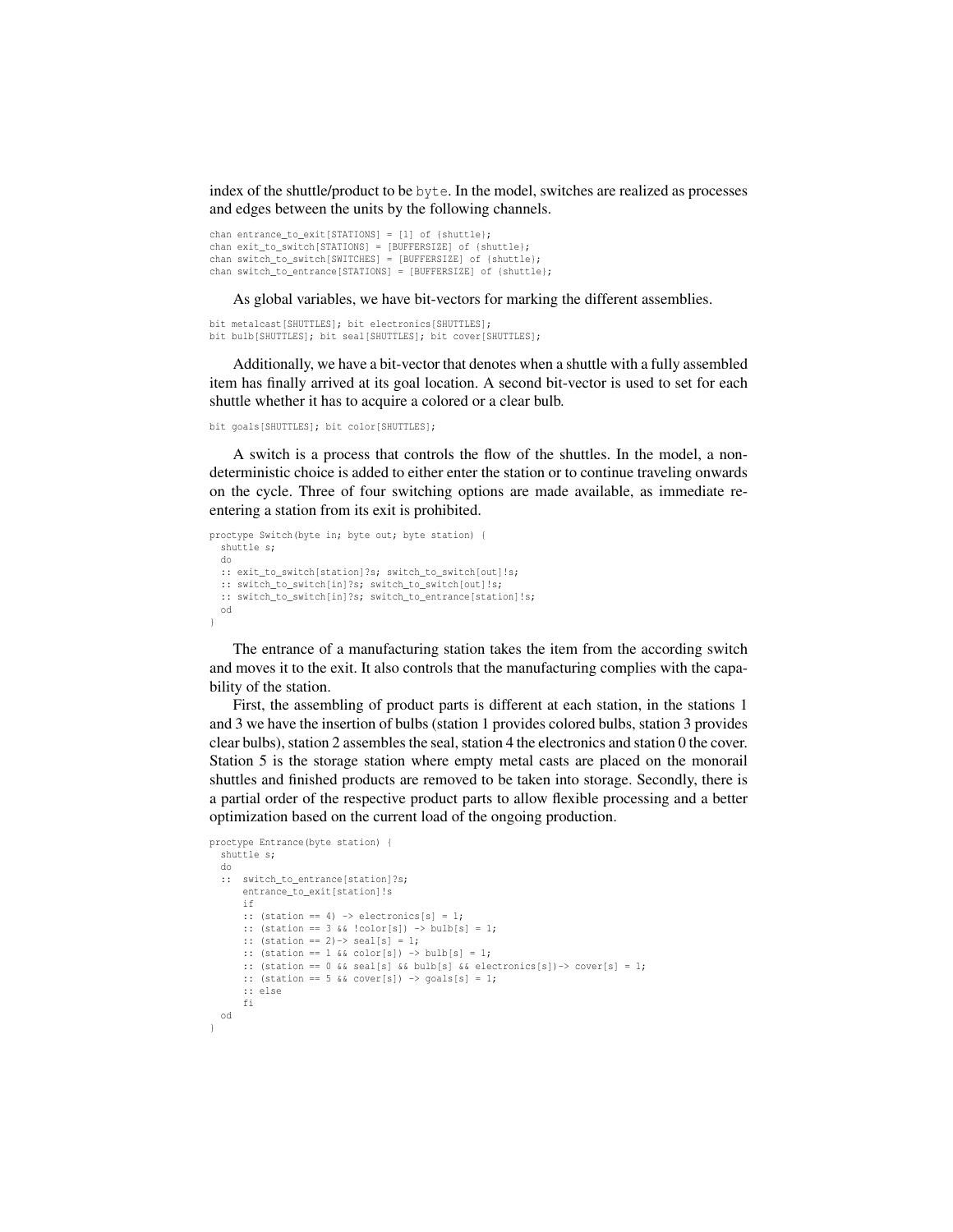An exit is a node that is located at the end of a station, at which assembling took place. It is connected to the entrance of the station and the switch linked to it.

```
proctype Exit(byte station) {
 shuttle s;
 do
 :: entrance_to_exit[station]?s; exit_to_switch[station]!s;
 od
}
```
A *hub* is a switch that is not connected to a station but provides a shortcut in the monorail network. Again, three of four possible shuttle movement options are provided

```
proctype Hub(byte in1; byte out1; byte in2; byte out2) {
 shuttle s;
 do
 :: switch_to_switch[in1]?s; switch_to_switch[out1]!s;
 :: switch_to_switch[in1]?s; switch_to_switch[out2]!s;
 :: switch to switch[in2]?s; switch to switch[out1]!s;
 od
}
```
In the initial state, we start the individual processes, which represent switches and hereby define the network of the monorail system. Moreover, initially, we have that the metal cast of each product is already present on its carrier, the shuttle. The coloring of the tail-lights can be defined at the beginning or in the progress of the production. Last, but not least, we initialize the process by inserting shuttles on the starting rail (at station 5).

```
init {
 atomic {
    byte i;
    c\_{code} { cost = 0; }
     c_code { best_cost = infinity; }
    for (i : 0 ... (SHUTTES)/2) { color[i] = 1; }
     for (i : 0 .. (SHUTTLES-1)) { metalcast[i] = 1; }
    for (i : 0 .. (STATIONS-1)) { run Entrance(i); run Exit(i); }
    run Switch(7,0,5); run Switch(0,1,4);
    run Switch(1,2,3); run Switch(3,4,2);
    run Switch(4,5,1); run Switch(5,6,0);
     run Hub(2,3,8,9); run Hub(6,7,9,8);
    for (i : 0.. (SHUTTLES-1)) { exit_to\_switch[5]!i; )}
}
```
We also heavily made use of the term atomic, which enhances the exploration for the model checker, allowing it to merge states within the search. In difference to the more aggressive d\_step keyword, in an atomic block all communication queue actions are blocking, so that we chose to use an atomic block around each loop.

# 6 Optimized Scheduling

Inspired by [7, 31] and [36] we applied and improved branch-and-bound (BnB) optimization. *Branching* is the process of spawning subproblems, while *bounding* refers to ignoring partial solutions that cannot be better than the current best solution. To this end, lower and upper bounds and are maintained as global control values on the solution quality, which improves over time.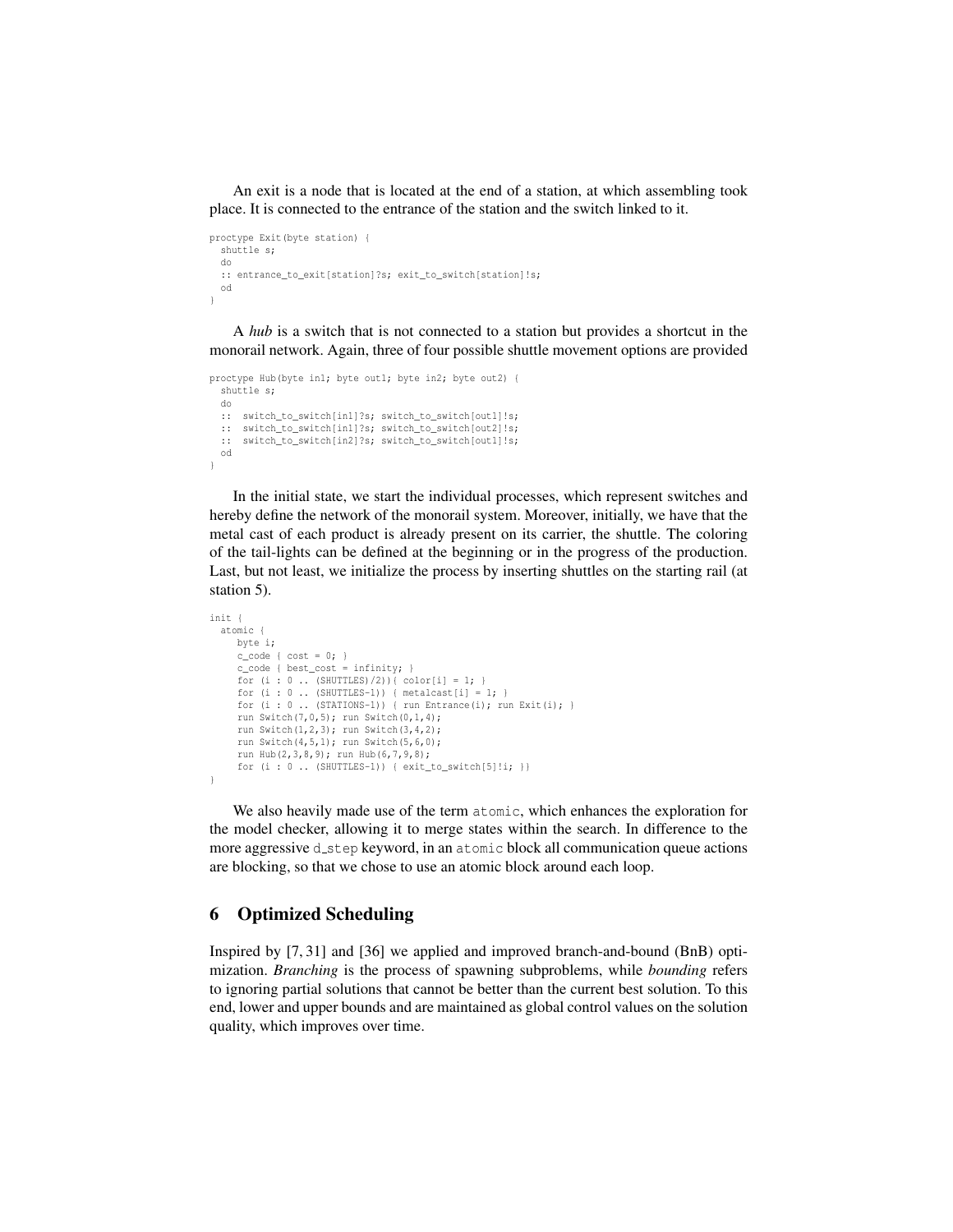### Algorithm 1 DFBnB Algorithm.

```
DFBnB(F = (A, E, G, \prec, S, Q))Initialize upper bound U
   \pi' \leftarrow \pi \leftarrow 0DFS(F, (s, \ldots, s), 0, U)return \pi'DFS(F, u, \pi, U)\pi \leftarrow extend(\pi, u)if (u = (t, ..., t))if (cost(\pi) < U) \pi' \leftarrow \pi; U \leftarrow cost(\pi)else for each v in successors(u)if (cost(\pi) + h(v) < U) DFS(F, v, \pi, U)
```
For applying BnB to general flow manufacturing systems, we extend depth-first search (DFS) with upper (and lower) bounds. In this context, branching corresponds to the generation of successors, so that DFS can be casted as generating a *branch-andbound search tree*. One way of obtaining a lower bound *L* for the problem state *u* is to apply an *admissible heuristic h* with  $L(u) = g(u) + h(u)$ , where *g* denotes the cost for reaching the current node from the root, and *h* is a function that always underestimates the remaining cost to reach a goal.

As with standard DFS, the first solution obtained might not be optimal. With *depthfirst branch-and-bound* (DFBnB), however, the solution quality improves over time together with the global value *U* until eventually the lower bound  $L(u)$  at some node *u* is equal to *U*. The pseudo-code of this approach is shown in Alg. 1. In standard Spin, the trivial heuristic is  $h \equiv 0$  used, but in HSF-Spin [13], a few heuristic functions have been implemented. We obtain the following result.

Theorem 1. *(Optimality of Branch-and-Bound for Flow Manufacturing) For a admissible heuristic function h, the DFBnB procedure in Alg. 1 will eventually find the optimal solution to the flow manufacturing problem*  $F = (A, E, G, \prec, S, Q)$ *.* 

*Proof.* We can compute costs for partial runs and extend partial schedules incrementally. The objective function to be minimized over all possible runs  $\Pi$  in the system is monotone increasing. Only inferior paths that cannot be extended to a better path than the currently best known one are pruned. As the state space is finite, the search will eventually terminate and return the optimal solution.  $q.e.d.$ 

There are different options for finding optimized schedules with the help of a model checker that have been proposed in the literature. First, in the *Soldier* model of [37], rendezvous communication to an additional synchronized process has been used to increase cost, dependent on the transition chosen, together with a specialized LTL property to limit the total cost for the model checking solver. This approach, however, turned out to be limited for our purpose. An alternative proposal for branch-and-bound search is based on the support of native c-code in Spin (introduced in version 4.0) [36]. One running example is the traveling salesman problem (TSP), but the approach is generally applicable to many other optimization problems. However, as implemented, there are certain limitations to the scalability of state space problem graphs. Recall that the problem graph induced by the TSP is in fact a tree, generating all possible permutations for the cities.

Following [13, 7] and [36] we applied branch-and-bound optimization within Spin. Essentially, the model checker can find traces of several hundreds of steps and provides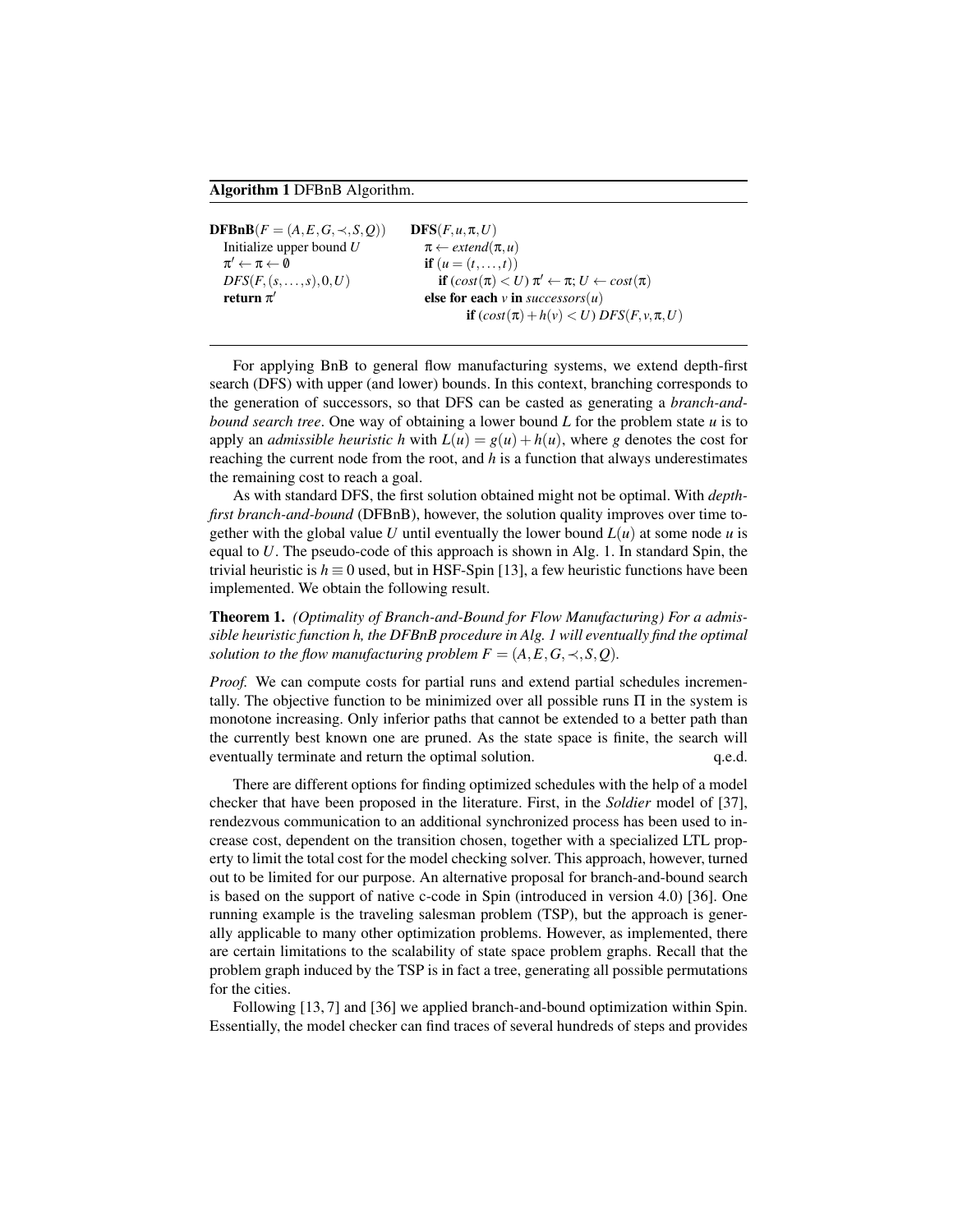trace optimization by finding the shortest path towards a counterexample if ran with the parameter ./pan -i. As these traces are step-optimized, and not cost-optimized, Ruys [36] proposed to introduce a variable *cost* that we extend as follows.

c\_state "int min\_cost" "Hidden" c\_state "int min\_cost" "Hidden" c\_code { int cost; } <br>c\_track "cost" "sizeof(int)" "Matched" c\_track "cost" STRING "Matched" c\_track "cost" "sizeof(int)" "Matched"

While the *cost* variable increases the amount of memory required for each state, it also limits the power of Spins built-in duplicate detection, as two otherwise identical states are considered different if reached by different accumulated cost. If the search space is small, so that it can be explored even for the enlarged state vector, then this option is sound and complete, and finally returns the optimal solution to the optimization problem. However, there might be simply too many repetitions in the model so that introducing cost to the state vector leads to a drastic increase in state space size, so that otherwise checkable instances now become intractable. We noticed that even by concentrating on safety properties (such as the failed assertion mentioned), the insertion of costs causes troubles.

#### 6.1 Guarded Branching

For our model, *cost* has to be tracked for every shuttle individually. The variable cost of the most expensive shuttle indicates the duration of the whole production process. Furthermore, the cost total provides insight regarding unnecessary detours or long waiting times. Hence, minimizing both criteria are the optimization goals of this model.

In Promela, every do-loop is allowed to contain an unlimited number of possible options for the model checker to choose from. The model checker randomly chooses between these options, however, it is possible to add an *i f*-like condition to an option: If the first statement of a do option holds, Spin will start to execute the following statements, otherwise, it will pick a different option.

Since the model checker explores any possible state of the system, many of these states are technically reachable but completely useless from an optimization point of view. In order to reduce state space size to a manageable level, we add constraints to the relevant receiving options in the do-loops of every node process.

Peeking into the incoming queue to find out, which shuttle is waiting to be received is already considered a complete statement in Promela. Therefore, we exploit  $C$ -expressions ( $c$ <sub>-expr</sub>) to combine several operations into one atomic statement. For every station *t* and every incoming channel *q*, a function *prerequisites*(*t*,*q*) determines, if the first shuttle in *q* meets the prerequisites for *t*.

```
shuttle s;
do
:: c_expr{prerequisites(Px->q,Px->t)} -> channel[q]?s; channel[out]!;
od
```
At termination of a successful run, we now extend the proposeal of [36]. We use the integer array cost [SHUTTLES] of the Promela model. It enables each process to keep track of its local cost vector and is increased by the cost of each action as soon as the action is executed. This enables the model checker to print values to the output, only if the values of the current max cost and total cost have improved.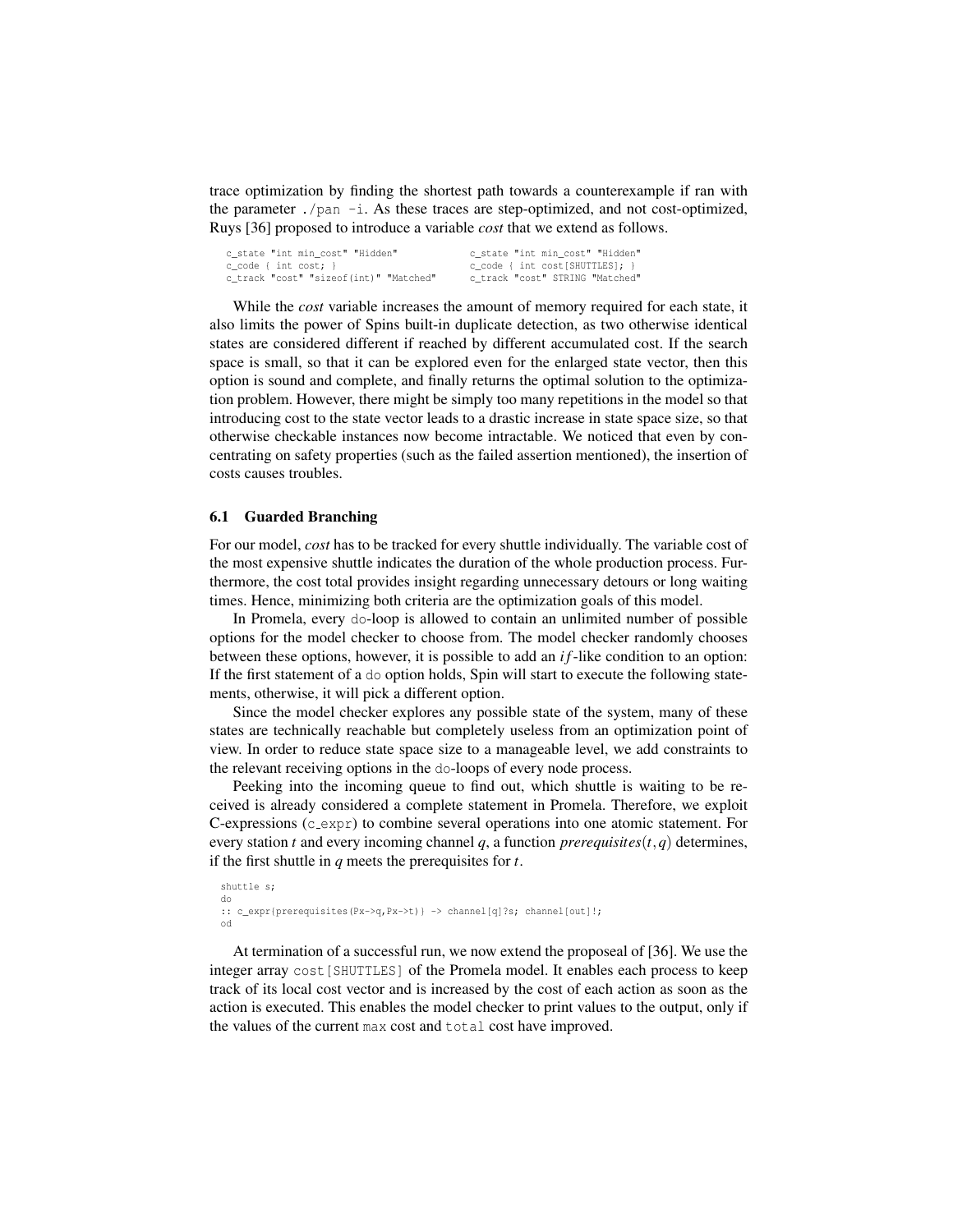```
terminate:
c_code {
 int max = 0, total = 0, j;
for (j=0; j<SHUTTLES; j++) {
 total += cost[j];if (cost[j] > max) max = cost[j]; }
if (max < min\_cost) { min\_cost = max; putraid(); Nr\_Trails--; };
}
```
For solution reconstruction, we write a file for each new cost value obtained, temporarily renaming the trail file as follows.

```
char mytrailfile[512]<mark>;</mark><br>sprintf(mytrailfile, "%s_t%d_st%d.pr", base,min_cost,total);
char* y = mytrailfile;
swap(&TrailFile, &y);
putrail();
swap(&y, &TrailFile);
```
#### 6.2 Process Synchronization

Due to the nature of the state space search of the model checker, processes in the Promela model do not make decisions. Nonetheless, the given model is a distributed DES consisting of a varying number of processes, which potentially influence each other if executed in parallel.

We addressed this problem by introducing an event-based time progress to the Promela model. Whenever a shuttle *s* travels along one of the edges, the corresponding message is put into a channel and the cost of the respective shuttle is increased by the cost of the given edge.

```
shuttle s;
do
:: c_expr{ canreceive(channel,Px->q) } -> channel[q]?s
   c_code { cost[s] += Px->c; }
   channel[out] ! s;
od
```
We introduce an atomic C function *canreceive*(*q*) that returns true only if the first item *s* of *q* has minimal *cost(s)*, changing the receiving constraint to the following.

```
c_code {
int canreceive(int channeltype, int arrayidx, int station) {
 int channelidx = -1;
 switch(channeltype) {
       case xyz: channelidx = now.xyz[arrayidx]; break; [...]
  }
if(channelidx > -1 && q_len(channelidx) > 0) {
   int shuttle = qrecv(channelidx, 0, 0, 0);
    int minimum = infinity;
   for (int j=0; j<SHUTTLES; j++) {
     if (cost[i] < minimum) minimum = cost[i];return (minimum == cost[shuttle]); }
 return 0;
}
```
Within Spin, the global Boolean variable timeout is automatically set to *true* when all current processes are unable to proceed, e.g., because they cannot receive a message. Consequently, for every shuttle *p*, all processes will be blocked and timeout will be set to *true*. As suggested by Bošnački and Dams [6], we add a process that enforces time progress, whenever timeout occurs (*final* is a macro for reaching the goal).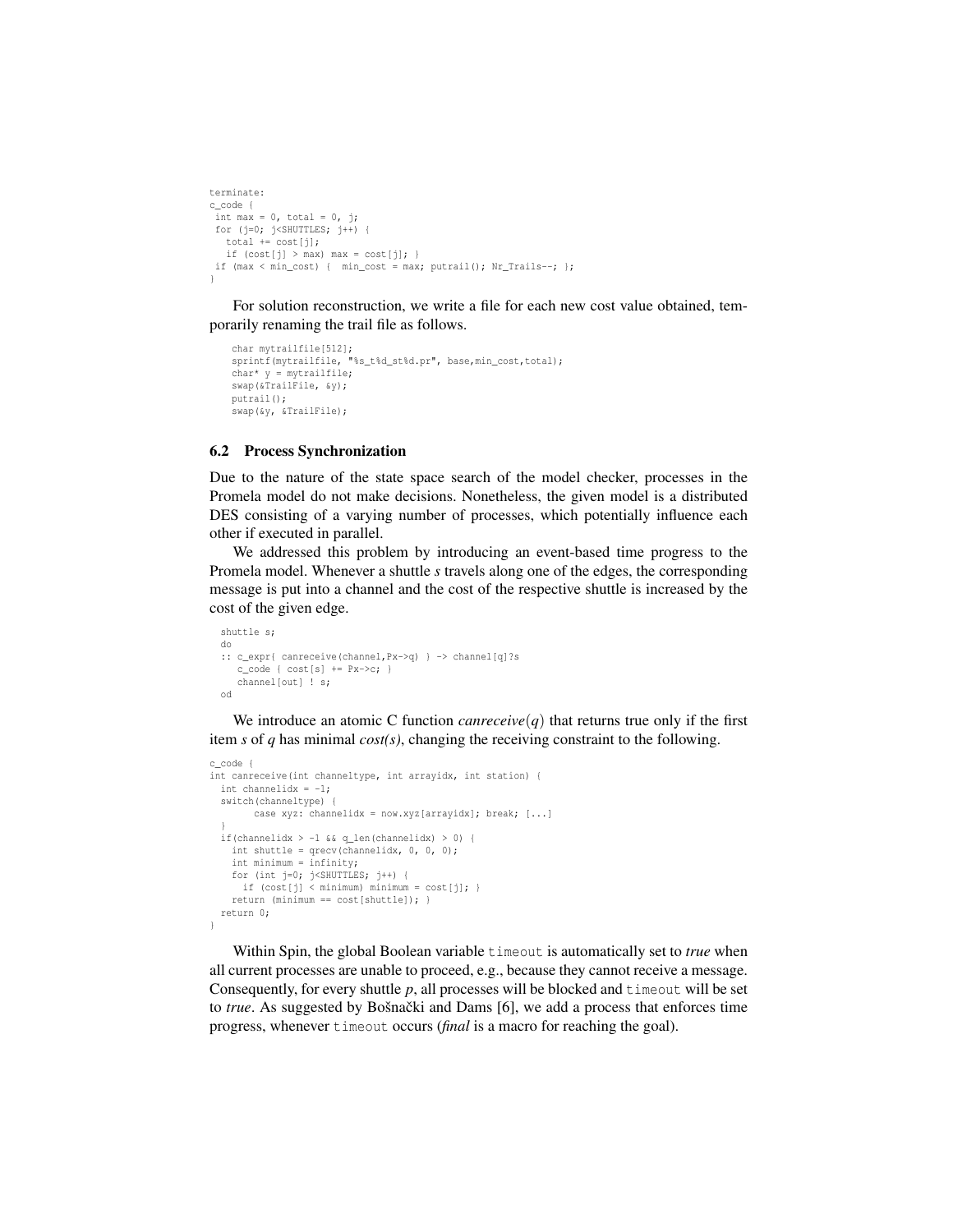```
active proctype watchdog() {
   do
   ::timeout \rightarrow c_code{ increase(); }; assert(!final);
   od
}
```
Time delay is enforced as follows: if the minimum event in the future event list is blocked (e.g., a shuttle is not first in its queue), we compute the wake-up time of the second best event. If the two are of the same time, a time increment of 1 is enforced. In the other case, the second best event time is taken as the new one for the first. It is easy to see that this strategy eventually resolves all possible deadlocks. Its implementation is as follows.

```
int increase() {
 int j, l = 0, minimum = cost[0];
 for (j=1; j<SHUTTLES; j++)
   if (cost[j] < minimum) { minimum = cost[j]; l = j; }
 int second = infinity;
 for (i=0; j<SHUTTLES; i++) {
   if (cost[j] < second && cost[j] > minimum)
    second = cost[j];cost[1] = (second == infinity) ? minimum + 1 : second;
}
```
As a summary, the constraint bounded depth-first exploration has turned into the automated generation of the underlying state space of the DES, using c-code to preserve the causality of actions and to simulate the future event list.

# 7 Evaluation

In this section, we present results of a series of experiments executing two different Promela models. We compare the results of the exploration minimizing local virtual time (LVT) [12] to the ones simulating the discrete event system (DES) described in this paper. For comparison, we also present results of simulation runs of the original implementation on hardware [21].

Unlike the original system, the Promela models do not rely on local decision making but searches for an optimal solution systematically. Therefore, both Promela models resemble a centralized planning approach.

For executing the model checking, we chose version 6.4.3 of Spin. As a compiler we used *gcc* version 4.9.3, with the *posix* thread model. For the standard setting of trace optimization for safety checking (option -DSAFETY), we compiled the model as follows.

```
./spin -a z2.pr;
gcc -O2 -DREACH -DSAFETY -o pan pan.c;
./pan -i -m30000
```
Parameter  $-i$  stands for the incremental optimization of the counterexample length. We regularly increased the maximal tail length with option  $-m$ , as in some cases of our running example, the traces turned out to be longer than the standard setting of at most 10000 steps. Option -DREACH is needed to warrant minimal counterexamples at the end. To run experiments, we used a common notebook with an Intel(R) Core(TM) i7-4710HQ CPU at 2.50 GHz, 16 GB of RAM and Windows 10 (64 Bit).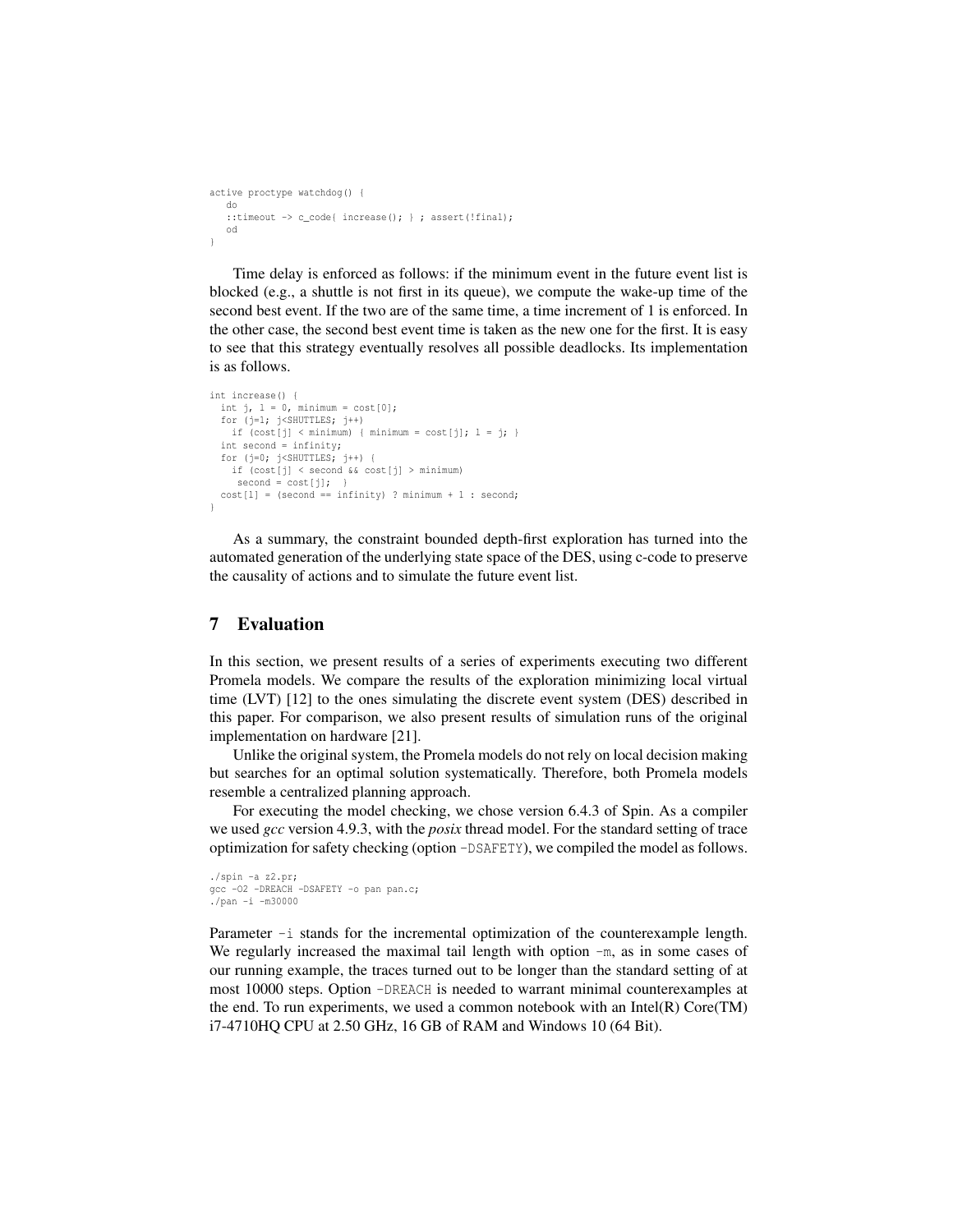Table 1: Sequences of events for  $n = 3$  products. (*Product*  $\Rightarrow$  *Station*, where  $\Rightarrow$  indicates a finished production step.)

|  |  |  |  |  |  |  | $ {\rm MAS} 0 \Rightarrow 4 1 \Rightarrow 2 0 \Rightarrow 3 2 \Rightarrow 1 0 \Rightarrow 2 1 \Rightarrow 4 0 \Rightarrow 0 2 \Rightarrow 4 0 \Rightarrow 5 1 \Rightarrow 1 2 \Rightarrow 2 1 \Rightarrow 0 2 \Rightarrow 0 1 \Rightarrow 5 2 \Rightarrow 5 2 \Rightarrow 5 2 \Rightarrow 5 2 \Rightarrow 5 2 \Rightarrow 5 2 \Rightarrow 5 2 \Rightarrow 5 2 \Rightarrow 5 2 \Rightarrow 5 2 \Rightarrow 5 2 \Rightarrow 5 2 \Rightarrow 5 2 \Rightarrow 5 2 \Rightarrow 5 2 \Rightarrow 5 2 \Rightarrow 5 2 \Rightarrow 5 2 \Rightarrow 5 2 \Rightarrow 5 2 \Rightarrow 5 2 \Rightarrow 5 2 \Rightarrow 5$ |
|--|--|--|--|--|--|--|--------------------------------------------------------------------------------------------------------------------------------------------------------------------------------------------------------------------------------------------------------------------------------------------------------------------------------------------------------------------------------------------------------------------------------------------------------------------------------------------------------------------------------------------------------------------------------------------------------------|
|  |  |  |  |  |  |  | $LVT \mid 0 \Rightarrow 4 \mid 1 \Rightarrow 4 \mid 2 \Rightarrow 4 \mid 0 \Rightarrow 3 \mid 2 \Rightarrow 3 \mid 1 \Rightarrow 2 \mid 1 \Rightarrow 1 \mid 2 \Rightarrow 2 \mid 1 \Rightarrow 0 \mid 0 \Rightarrow 2 \mid 2 \Rightarrow 0 \mid 0 \Rightarrow 0 \mid 1 \Rightarrow 5 \mid 2 \Rightarrow 5 \mid 0 \Rightarrow 5 \mid 1 \Rightarrow 5 \mid 2 \Rightarrow 5 \mid 1 \Rightarrow 5 \mid 2 \Rightarrow 5 \mid 1 \Rightarrow 5 \mid 2 \Rightarrow 5 \mid 1 \Rightarrow 5 \mid 2 \Rightarrow 5 \mid 1 \Rightarrow 5 \mid 2 \Rightarrow 5 \mid 1 \Rightarrow 5 \mid 2 \Rightarrow 5 \mid$            |
|  |  |  |  |  |  |  | DES $ 0 \Rightarrow 4 1 \Rightarrow 4 2 \Rightarrow 4 0 \Rightarrow 3 1 \Rightarrow 2 2 \Rightarrow 3 0 \Rightarrow 2 1 \Rightarrow 1 2 \Rightarrow 2 0 \Rightarrow 0 1 \Rightarrow 0 2 \Rightarrow 0 0 \Rightarrow 5 1 \Rightarrow 5 2 \Rightarrow 5 $                                                                                                                                                                                                                                                                                                                                                      |

For smaller problems we experimented with Spin's parallel BFS (-DBFS\_PAR), as it computes optimal-length counterexamples. The hash table is shared based on compareand-swap (CAS). We also tried supertrace/bitstate hashing (-DBITSTATE) as a tradeoff. Unfortunately, BFS interacts with c<sub>track</sub>, so we had to drop the experiments for cost optimization. Swarm tree search (./swarm  $-c3$  -m16G -t1 -f) found many solutions, some of them being shorter than the ones offered by option  $-i$  (indicating ordering effects), but due to the increased amount of randomness, for the optimized scheduling in general no better results that ordinary DFS were found.

In each experiment run, a number of  $n \in \{2...20\}$  shuttles carry products through the facility. All shuttles with even IDs acquire clear bulbs, all shuttles with odd IDs acquire colored ones.

A close look at the experiment results of every simulation run reveals that, given the same number of products to produce, all three approaches result in different sequences of events. However, LVT and DES propose the the same sequence of production steps for the product of each shuttle. The example given in figure 1 shows that for all shuttles 0...2 the scheduling sequence is exactly the same in LVT and DES, while the original MAS often proposes a different schedule. In the given example, both LVT and DES propose a sequence of  $4,2,1,0,5$  for shuttle 1. To the contrary, the MAS approach proposes 2,1,4,0,5 for shuttle 1. The same phenomenon can be observed for every  $n \in \{2...20\}$  number of shuttles.

All three simulation models keep track of the local production time of each shuttle's product. However, in MAS and LVT simulation, minimizing maximum local production time is the optimization goal. Steady, synchronized progress of time is maintained centrally after every production step. Hence, whenever a shuttle has to wait in a queue, its total production time increases. For the DES model, progress of time is managed differently, as illustrated in Section 6.2. In the DES model, actual travelling costs per edge are summarized for each shuttle but costs for waiting in queues are not considered. Consequently, time in MAS and LVT includes idle time while time in DES does not. Consequently, results show that max. production time in DES is lower than LVT and MAS production times in all cases.

For every experiment, the amount of RAM required by DES to determine an optimal solution is slightly lower than the amount required by LVT as shown in Table 2. While the LVT required several iterations to find an optimal solution, the first valid solution found by DES was already the optimal solution in any conducted experiment. However, the LVT model is able to search the whole state space within the 16 GB RAM limit (given by our machine) for  $n \leq 3$  shuttles, whereas the DES model is unable to search the whole state space for  $n > 2$ . For every experiment with  $n > 3$  (LVT) or  $n > 2$  (DES) shuttles respectively, searching the state space for better results was cancelled, when the 16 GB RAM limit was reached.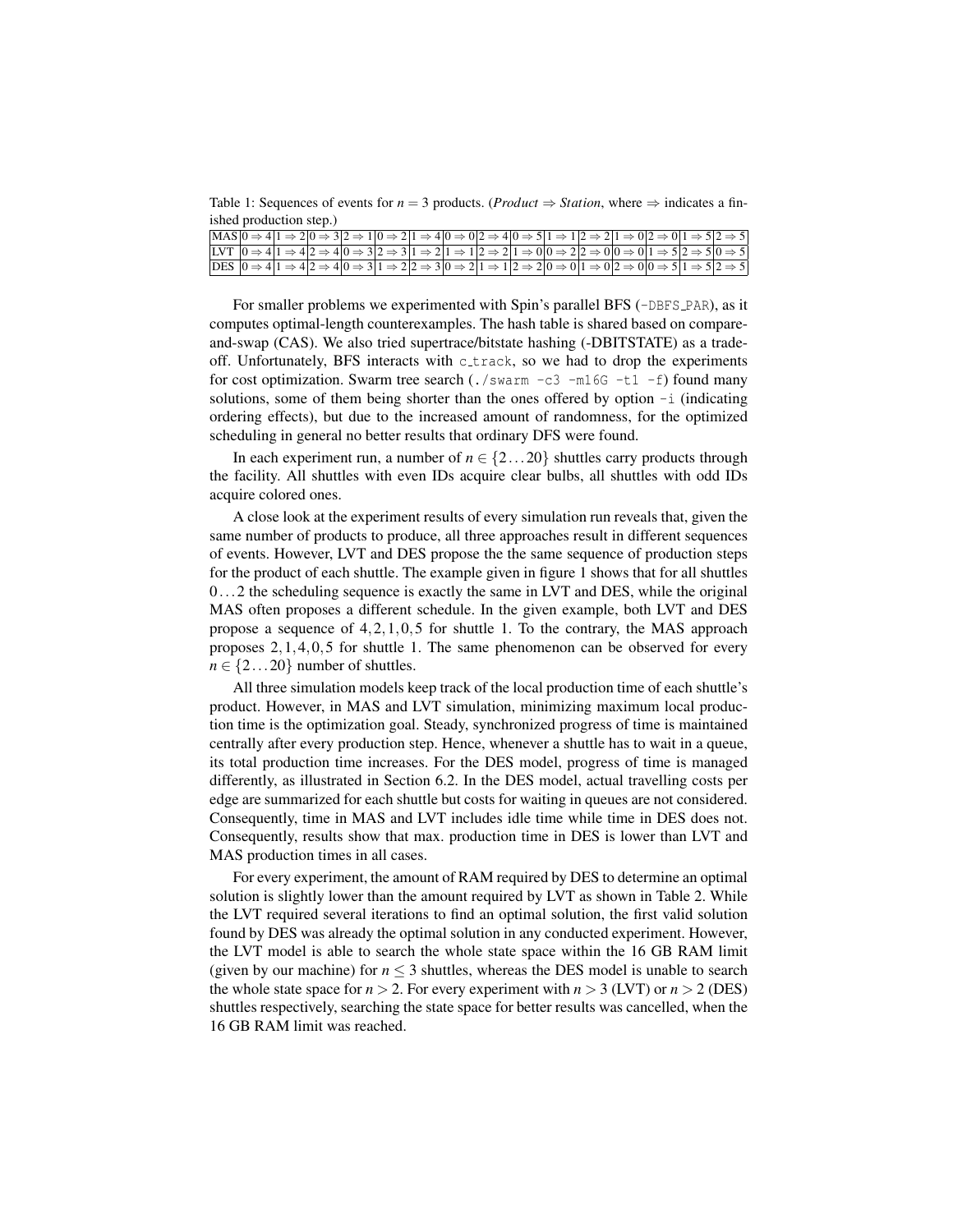Table 2: Simulated production times for *n* products in the original MAS and Spin simulation, including the amount of RAM required to compute the given result. (\* indicates that the whole state space was searched within the given RAM usage.)

|    | <b>MAS</b>                                   | <b>LVT</b> |                 | <b>DES</b>          |         |  |  |
|----|----------------------------------------------|------------|-----------------|---------------------|---------|--|--|
|    | Products Max. Prod. Time Max. Prod. Time RAM |            |                 | Max. Prod. Time RAM |         |  |  |
| 2  | 4:01                                         | 3:24       | 987 MB*         | 2:53                | 731 MB* |  |  |
| 3  | 4:06                                         | 3:34       | $2154 MB* 3:04$ |                     | 503 MB  |  |  |
| 4  | 4:46                                         | 3:56       | 557 MB          | 3:13                | 519 MB  |  |  |
| 5  | 4:16                                         | 4:31       | 587 MB          | 3:25                | 541 MB  |  |  |
| 6  | 5:29                                         | 4:31       | 611 MB          | 3:34                | 565 MB  |  |  |
| 7  | 5:18                                         | 5:08       | 636 MB          | 3:45                | 587 MB  |  |  |
| 8  | 5:57                                         | 5:43       | 670 MB          | 3:55                | 610 MB  |  |  |
| 9  | 6:00                                         | 5:43       | 692 MB          | 4:06                | 635 MB  |  |  |
| 10 | 6:08                                         | 5:43       | 715 MB          | 4:15                | 557 MB  |  |  |
| 20 | 9:03                                         | 8:56       | 977 MB          | 5:59                | 857 MB  |  |  |

In general, experiments indicate that the DES model is faster and more memory efficient than the LVT model even though both approaches propose the same optimal production schedules for each shuttle. Both models follow a different notion of time and, therefore, a slightly different optimization goal. By excluding idle time, the DES model focuses strictly on minimizing the time spent moving along edges and beeing processed at a station. The LVT model includes idle time, hence, it minimizes the total time spent in the production system.

The DES model follows the assumption that once an event is scheduled to occur at a specific time, the event is added to the event list and its time does not change. This assumption poses a limitation in comparison with the more flexible LVT approach. In our real-world setup, if one element in a process queue is delayed, all the ones behind it are delayed as well. In future work, extentions of the event list have to be looked at in order to support the priority queue operation *increaseKey*. In general, we observe that DES and LVT are both sound in resolving deadlocks and computing optimal plans. DES has a slightly improved performance and LVT has a more accurate representation for the progress of time.

## 8 Conclusions

Simulation provides a method to approximate the behaviour in a real system (and, hence, can be used for testing scenarios). Constructing the model can prove useful in achieving greater understanding of the system. In this paper, we presented a novel approach for model checking (instead of simulating) DES. The research is motivated by our interest in finding and comparing centralized and distributed solutions to the optimization problems in autonomous manufacturing.

Using model checking for optimizing DES is a relative new playground for formal method tools in form of a new analysis paradigm. The formal model in Promela reflects the routing and scheduling of entities in the DES. Switches of the rail network were modeled as processes, the edges between the switches as communication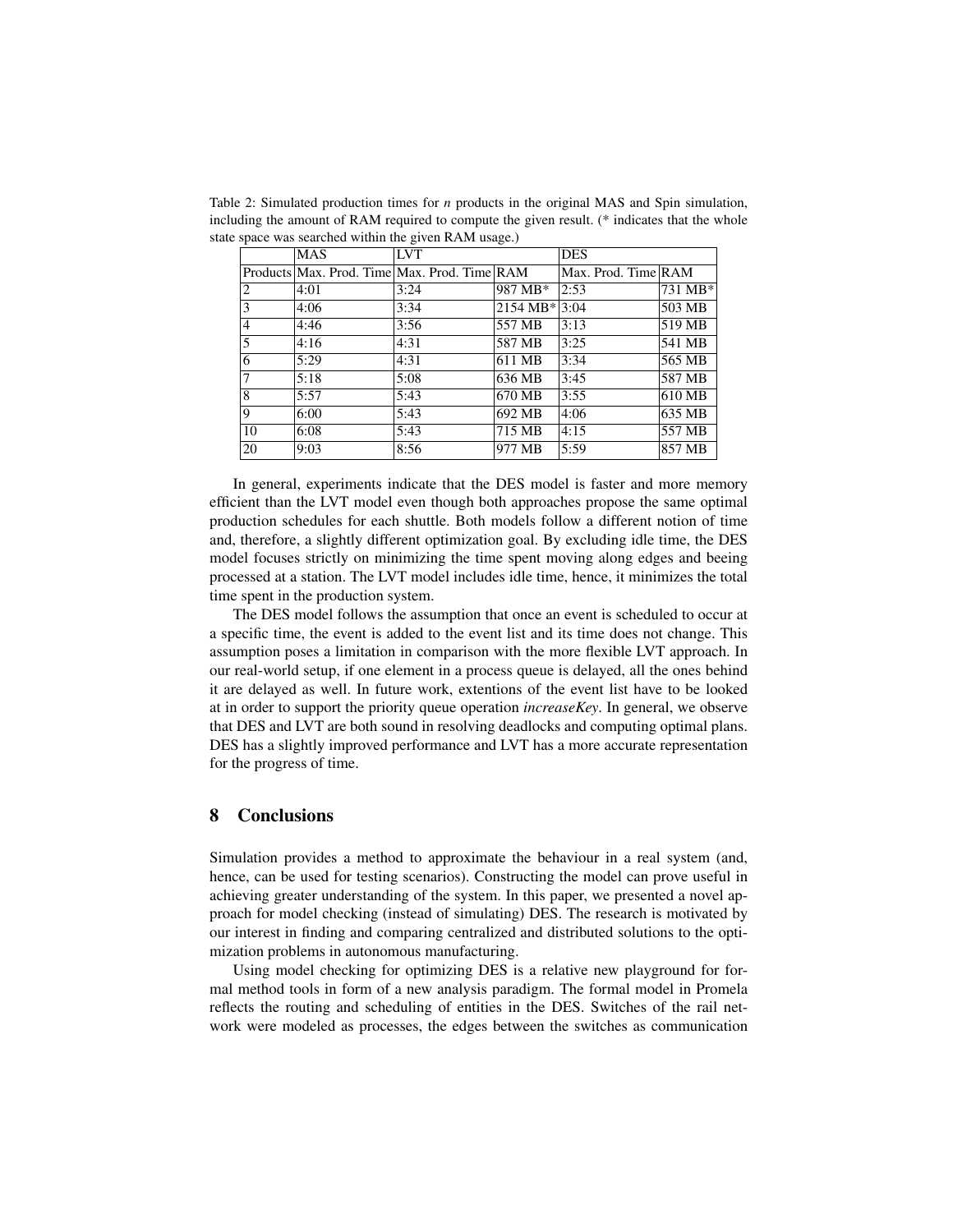channels. Additional constraints to the order of production steps enable to carry out a complex planning and scheduling task. Our results clearly indicate a lot of room for improvement in the decentralized solution, since the model checker found more efficient ways to route and schedule the shuttles on several occasions. Furthermore, the model checker could derive optimized plans of several thousand steps. As with directed model checking, heuristics are expected to guide the search towards finding a good schedule faster. A close look at the limits and possibilities of LVT and DES revealed that both approaches have certain advantages and disadvantageds. In future work, we will consider alternative approaches to represent time manufacturing optimization.

# **References**

- 1. Y. Abdeddaïm and O. Maler. Job-shop scheduling using timed automata. In CAV, pages 478–492, 2001.
- 2. A. Armando, J. Mantovani, and L. Platania. Bounded model checking of software using SMT solvers instead of SAT solvers. In *SPIN*, pages 146–162. Springer, 2006.
- 3. T. P. Bagchi. Multiobjective Scheduling by Genetic Algorithms. sep 1999.
- 4. U. Bhat. Finite capacity assembly-like queues. *Queueing Systems*, 1:85–101, 1986.
- 5. A. Biere, A. Cimatti, E. Clarke, and Y. Zhu. Symbolic model checking without BDDs. In *TACAS*, 1999.
- 6. D. Bosnacki and D. Dams. Integrating real time into spin: A prototype implementation. In *FORTE / PSTV*, pages 423–438, 1998.
- 7. E. Brinksma and A. Mader. Verification and optimization of a PLC control schedule. In *SPIN*, volume 1885, pages 73–92, 2000.
- 8. M. Burman. *New results in flow line analysis*. PhD thesis, Massachusetts Institute of Technology, 1995.
- 9. A. Cimatti, E. Giunchiglia, F. Giunchiglia, and P. Traverso. Planning via model checking: A decision procedure for AR. In *ECP*, Lecture Notes in Computer Science, pages 130–142. Springer, 1997.
- 10. A. Cimatti, M. Roveri, and P. Traverso. Automatic OBDD-based generation of universal plans in non-deterministic domains. In *AAAI*, pages 875–881, 1998.
- 11. E. Clarke, O. Grumberg, and D. Peled. *Model Checking*. MIT Press, 2000.
- 12. S. Edelkamp and C. Greulich. Branch-and-bound optimization of a multiagent system for flow production using model checking. In *ICAART*, 2016.
- 13. S. Edelkamp, A. Lluch-Lafuente, and S. Leue. Directed model-checking in HSF-SPIN. In *SPIN*, pages 57–79, 2001.
- 14. S. Edelkamp and F. Reffel. OBDDs in heuristic search. In *KI*, pages 81–92, 1998.
- 15. S. Edelkamp and D. Sulewski. Flash-efficient LTL model checking with minimal counterexamples. In *SEFM*, pages 73–82, 2008.
- 16. M. Fox and D. Long. The detection and exploration of symmetry in planning problems. In *IJCAI*, pages 956–961, 1999.
- 17. M. R. Garey, D. S. Johnson, and R. Sethi. The Complexity of Flowshop and Jobshop Scheduling. *Mathematics of Operations Research*, 1(2):117–129, may 1976.
- 18. R. Gerth, D. Peled, M. Vardi, and P. Wolper. Simple on-the-fly automatic verification of linear temporal logic. In *PSTV*, pages 3–18, 1995.
- 19. F. Giunchiglia and P. Traverso. Planning as model checking. In *ECP*, pages 1–19, 1999.
- 20. P. Godefroid. Using partial orders to improve automatic verification methods. In *CAV*, pages 176–185, 1991.